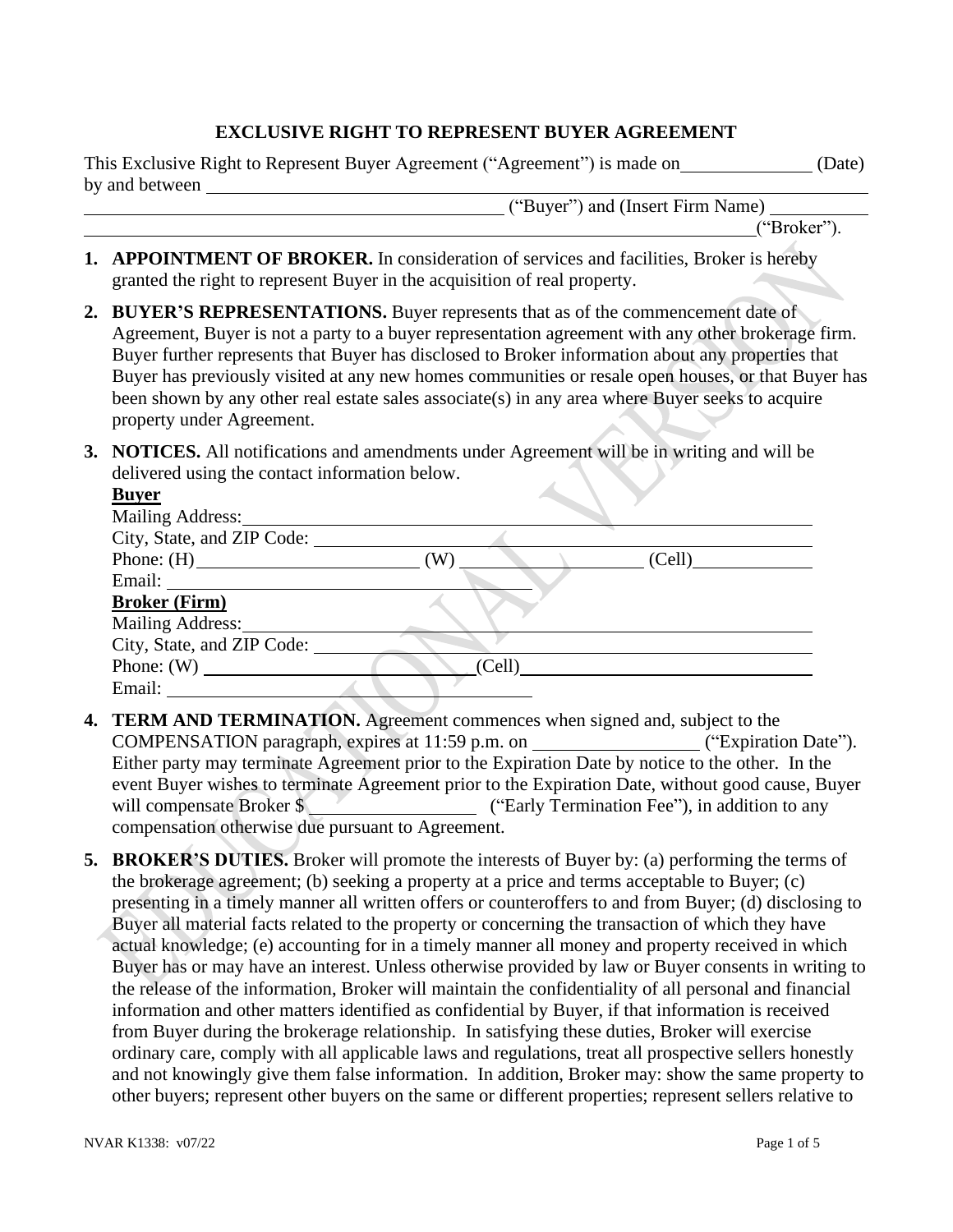other properties; or provide assistance to a seller or prospective seller by performing ministerial acts that are not inconsistent with Broker's duties under Agreement. Buyer acknowledges that seller or seller's representative may not treat the existence, terms, or conditions of offers as confidential unless confidentiality is required by a written confidentiality agreement between the parties.

- **6. BUYER'S DUTIES.** Buyer will: (a) work exclusively with Broker during the term of Agreement; (b) pay Broker, directly or indirectly, the compensation set forth below; (c) comply with the reasonable requests of Broker to supply any pertinent financial or personal data needed to fulfill the terms of Agreement; and (d) be available during Broker's regular working hours to view properties. Buyer is advised against and assumes responsibility for taking, posting, publishing or displaying any photo or video recording of any property without first obtaining seller's prior written consent. Buyer hereby releases and holds harmless Broker, Broker's designated agents, sales associates and employees from any liability which may result therefrom. Buyer also acknowledges that seller may have a video and/or audio recording system in the property, even if prior disclosure is not made.
- **7. PURPOSE.** Buyer is retaining Broker to acquire the following type of property:

### **8. COMPENSATION.**

**A. Retainer Fee**. Broker acknowledges receipt of a retainer fee in the amount of \$ which  $\Box$  will **OR**  $\Box$  will not be subtracted from any compensation due Broker under Agreement. The retainer fee is non-refundable and is earned when paid.

**B.** Payment. Buyer will pay compensation in the amount of  $($ "Broker's Fee") to Broker if Buyer enters into a contract to acquire real property during the term of Agreement and goes to settlement on that contract any time thereafter. In most cases, seller pays Broker's Fee, but in the event seller does not pay any or all of the amount due, Buyer hereby agrees to pay any and all remaining Broker's Fee due to the Buyer's Broker. Broker may retain any additional compensation offered by the seller or seller's representative, even if this causes the compensation paid to Broker to exceed the fees specified above.

Broker's Fee will also be earned, due and payable by Buyer under either of the following circumstances:

- **1.** If, within days after expiration or Buyer's early termination of Agreement, Buyer enters into a contract to acquire any real property of the type discussed in the PURPOSE paragraph, unless Buyer has entered into a subsequent Buyer Broker Agreement with another real estate broker; **OR**
- **2.** If, having entered into an enforceable contract to acquire real property during the term of Agreement, Buyer defaults under the terms of that contract.

Any obligation incurred under Agreement on the part of Buyer to pay Broker's Fee will survive the term of Agreement.

### **9. RELOCATION PROGRAM** Buyer is participating in relocation program  $\Box$  Yes OR  $\Box$  No.

| If "Yes": (a) the program is named: |                      | Contact       |
|-------------------------------------|----------------------|---------------|
| Name:                               | Contact Information: | and (b) terms |
| of the program are:                 |                      |               |

If "No" or Buyer has failed to list a specific relocation program, then Broker will have no obligation to cooperate with or compensate any undisclosed program.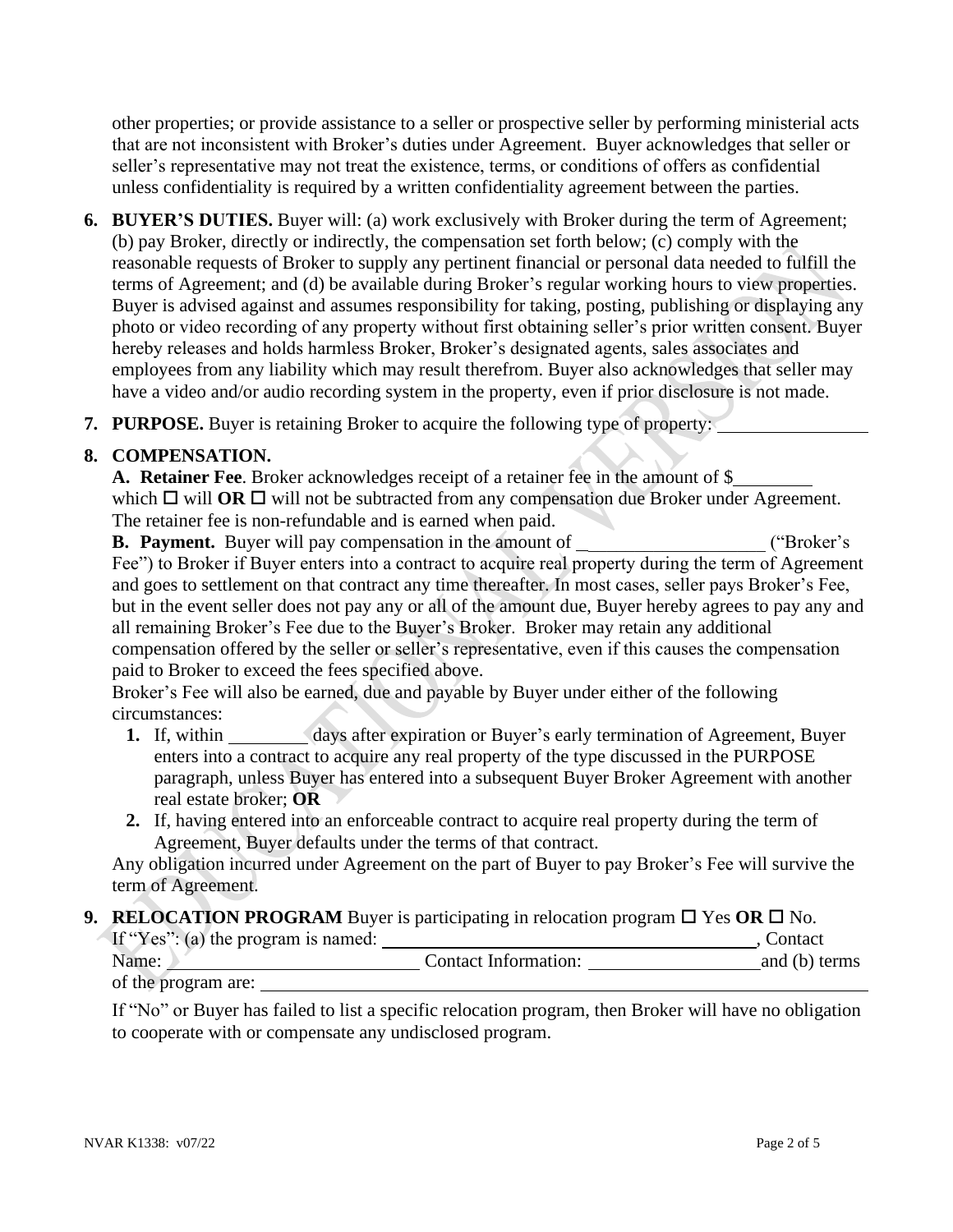## **10. TYPES OF REAL ESTATE REPRESENTATION - DISCLOSURE & INFORMED CONSENT**

**Seller representation** occurs when sellers contract to use the services of their own broker (known as a listing agent) to act on their behalf.

**Buyer representation** occurs by virtue of Agreement. (Note: Broker may assist a seller or prospective seller by performing ministerial acts that are not inconsistent with Broker's duties as Buyer's agent under Agreement.)

**Designated representation** occurs when a buyer and seller in one transaction are represented by different sales associate(s) affiliated with the same broker. Each of these sales associates, known as a designated representative, represents fully the interests of a different client in the same transaction. Designated representatives are not dual representatives if each represents only the buyer or only the seller in a specific real estate transaction. In the event of designated representatives, each representative will be bound by client confidentiality requirements, set forth in the BROKER'S DUTIES paragraph. The broker remains a dual representative.

 $\square$  Buyer does not consent to designated representation thus Buyer does not allow Broker to show properties owned by a seller represented by this Broker through another designated representative associated with the firm. **OR**

 $\square$  Buyer consents to designated representation and the Buyer allows Broker to show properties owned by a seller represented by this Broker through another designated representative associated with the firm.

**Dual representation** occurs when the same Broker and the same sales associate represent both the buyer and seller in one transaction. In the event of dual representation, Broker will be bound by confidentiality requirements for each client, set forth in the BROKER'S DUTIES paragraph.  $\square$  Buyer does not consent to dual representation thus Buyer does not allow Broker to show properties owned by a seller represented by this Broker through the same representative **OR**  $\square$  Buyer consents to dual representation and thus Buyer allows Broker to show properties owned by a seller represented by this Broker through the same representative.

**An additional disclosure is required before designated or dual representation is to occur for a specific transaction.**

- **11. COMPLIANCE WITH FAIR HOUSING LAWS.** Property will be shown and made available without regard to race, color, religion, sex, handicap, familial status or national origin as well as all classes protected by the laws of the United States, the Commonwealth of Virginia and applicable local jurisdictions, or by the REALTOR® Code of Ethics.
- **12. ATTORNEYS' FEES.** If any Party breaches Agreement and a non-breaching Party retains legal counsel to enforce its rights hereunder, the non-breaching Party will be entitled to recover against the breaching Party, in addition to any other damages recoverable against any breaching Party, all of its reasonable Legal Expenses incurred in enforcing its right under Agreement, whether or not suit is filed, and in obtaining, enforcing and/or defending any judgment related thereto. Should any tribunal of competent jurisdiction determine that more than one Party to the dispute has breached Agreement, then all such breaching Parties will bear their own costs, unless the tribunal determines that one or more of the Parties is a "Substantially Prevailing Party", in which case any such Substantially Prevailing Party will be entitled to recover from any of the breaching Parties, in addition to any other damages recoverable against any breaching Party, all of its reasonable Legal Expenses incurred in enforcing its rights under Agreement, whether or not suit is filed, and in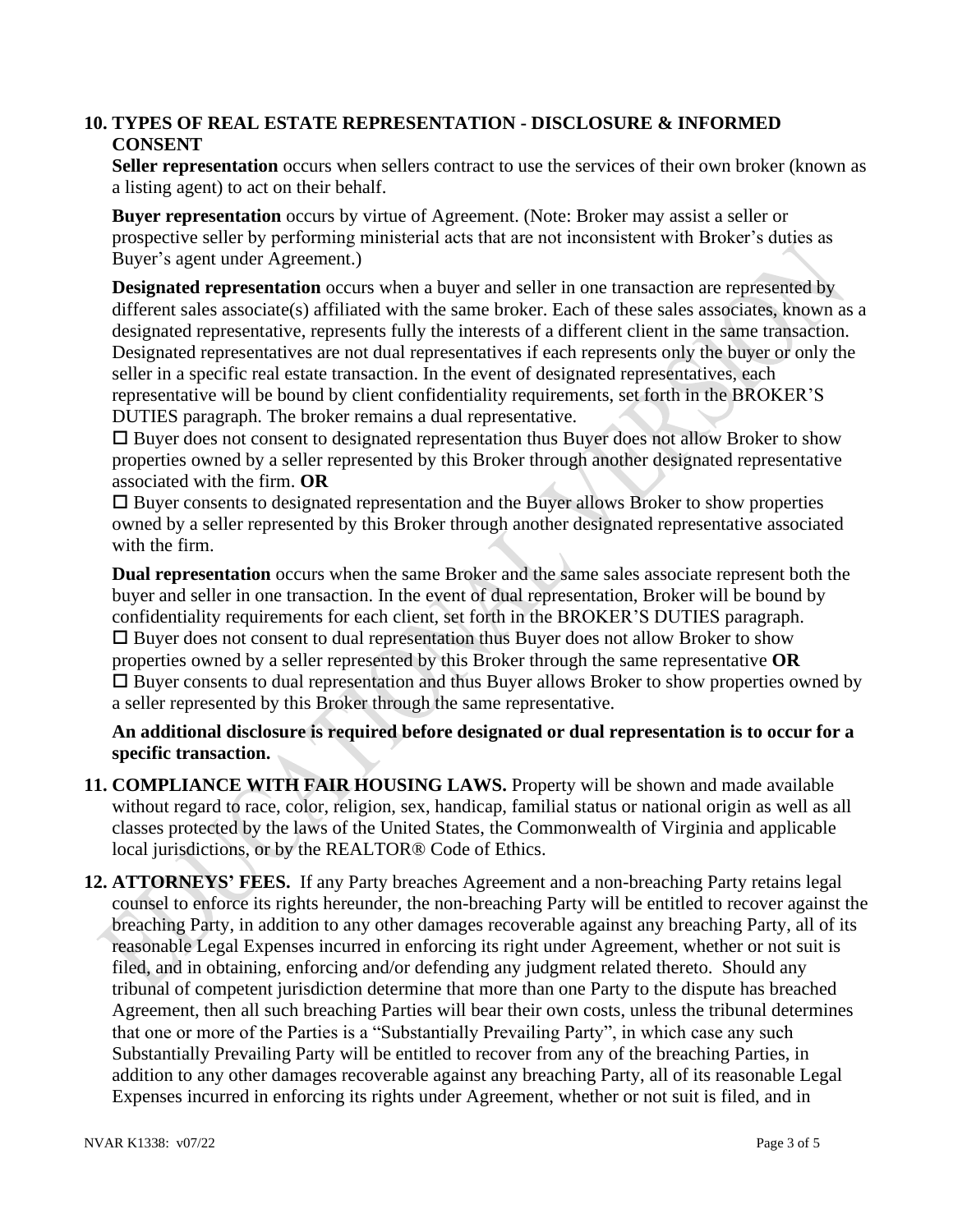obtaining, enforcing and/or defending any judgment related thereto. "Party" as used in this paragraph includes any third party beneficiary identified herein. "Legal Expenses" as used in this paragraph includes attorney fees, court costs, and litigation expenses, if any, including, but not limited to, expert witness fees and court reporter fees.

**13.** The Buyer  $\Box$  does **OR**  $\Box$  does not hold an active or inactive real estate license.

# **14. DISCLAIMERS.**

**A. Professional Services** Buyer acknowledges that Broker is being retained solely as a real estate agent and not as an attorney, tax advisor, lender, appraiser, surveyor, structural engineer, mold or air quality expert, home inspector or other professional service provider. Broker can counsel on real estate matters, but if Buyer desires legal advice, Buyer is advised to seek legal counsel. Buyer is advised to seek appropriate professional advice concerning the Property condition, financing, tax, title insurance, property insurance and legal matters.

**B. Megan's Law** Buyer should exercise whatever due diligence Buyer deems necessary with respect to information on any sexual offenders registered under Chapter 9 of Title 9.1 of the Code of Virginia. Such information may be obtained by contacting the local police department or the Department of State Police, Central Criminal Records Exchange, at (804)674-2000 or [http://sex](http://sex-offender.vsp.virginia.gov/sor/)[offender.vsp.virginia.gov/sor/.](http://sex-offender.vsp.virginia.gov/sor/)

**C. Wire Fraud** Buyer should never transmit nonpublic personal information, such as credit or debit card, bank account or routing numbers, by email or other unsecured electronic communication. There are numerous e-mail phishing scams that involve fraudulent requests to wire funds in conjunction with a real estate transaction. If Buyer receives any electronic communication directing the transfer of funds or to provide nonpublic personal information, even if that electronic communication appears to be from a representative of Broker, do not respond. Such requests, even if they may otherwise appear to be from Broker, could be part of a scheme to defraud Buyer by misdirecting the transfer of funds or using Buyer's identity to commit a crime. If Buyer should receive wiring instructions via electronic means that appear to be from a legitimate source involved in Buyer's real estate transaction, Buyer should verify - using contact information other than that provided in the communication  $\frac{1}{2}$  that the instructions were sent by an actual representative of the requesting company. Conversely, if Buyer has provided wiring instructions to a third party, it is important to confirm with the representative of said company that the wire instructions are not to be substituted without Buyer's verified written consent. When wiring funds, never rely exclusively on an e-mail, fax or text communication.

**D. Service Provider Referrals.** Broker or one of Broker's sales associates may refer a service provider to assist Buyer in this transaction. This referral is not an endorsement, guarantee or warranty as to the quality, cost and/or timeliness of the services to be provided. Buyer is advised to independently investigate all options for service providers and consider whether any service provider will work effectively with Buyer. Buyer is free to reject any referred service provider for any or no reason.

**15. MISCELLANEOUS.** Agreement, any exhibits and any addenda signed by the parties constitute the entire agreement between the parties and supersede any other written or oral agreements between the parties. Agreement can only be modified in writing when signed by both parties. The laws of Virginia will govern the validity, interpretation and enforcement of the Agreement.

# **16. OTHER PROVISIONS**